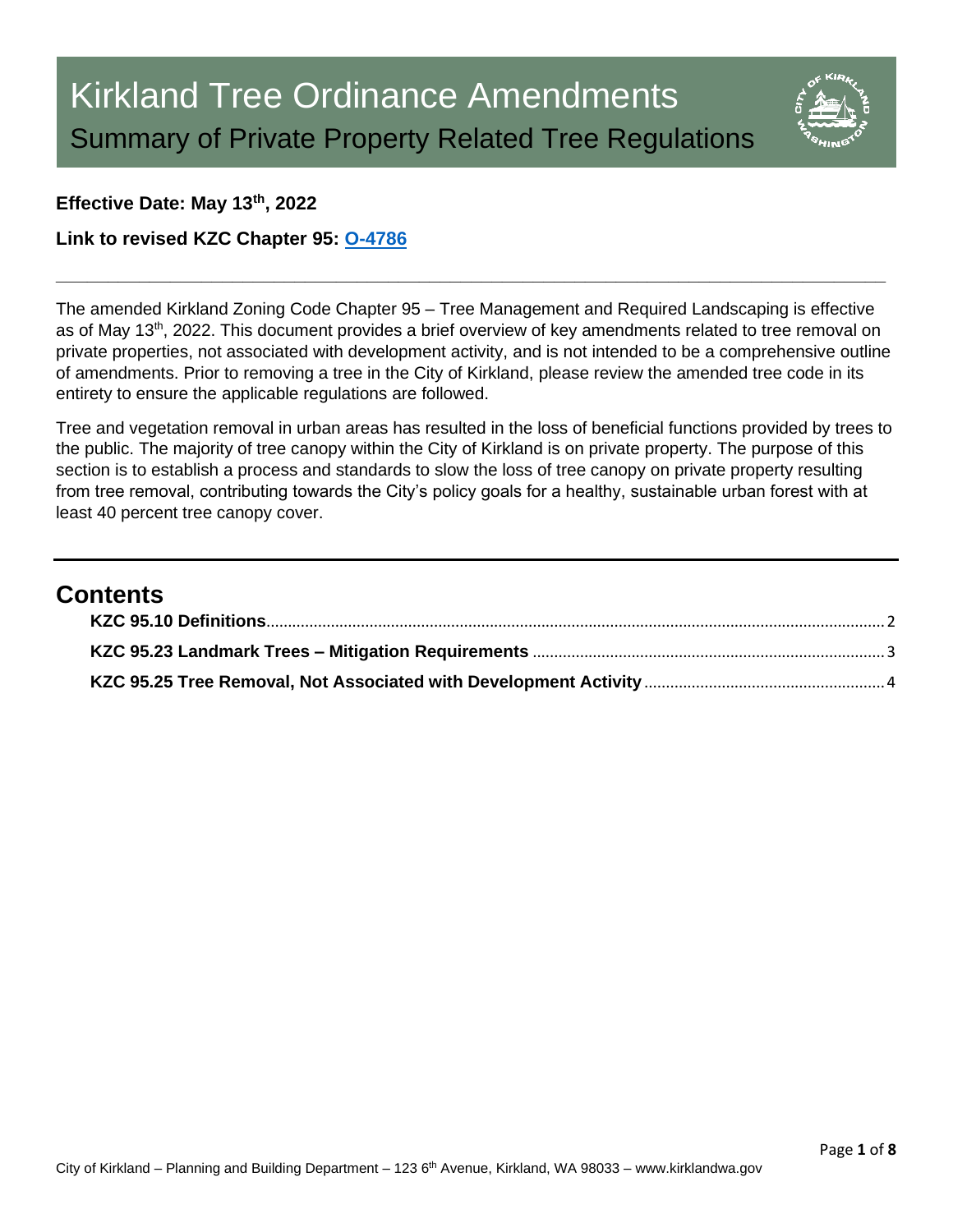# <span id="page-1-0"></span>**KZC 95.10 Definitions**  *Key Definitions*

The following definitions are used throughout KZC 95.

**Qualified Professional Arborist:** An individual with relevant education and training in arboriculture or urban forestry, having two or more of the following credentials:

- International Society of Arboriculture (ISA) Certified Arborist;
- Tree Risk Assessor Qualification (TRAQ) as established by the ISA (or equivalent);
- American Society of Consulting Arborists (ASCA) registered Consulting Arborist;
- Society of American Foresters (SAF) Certified Forester for Forest Management Plans;
- Board Certified Master Arborist as established by the ISA.

A Qualified Professional Arborist must have the TRAQ or equivalent qualification for the submittal of Tree Risk Assessment reports related to hazard tree removal

**Diameter at Breast Height (DBH):** The diameter or thickness of a tree trunk measured at 4.5 feet above average grade. For trees with multiple trunks at 4.5 feet height, only trunks 3" DBH or greater shall be included. Where a tree splits into several trunks close to ground level, the DBH for the tree is the square root of the sum of the DBH for each individual stem squared (example with 3 trunks: DBH = square root [(stem1)2 + (stem2)2 + (stem3)2]). If a tree has been removed and only the stump remains that is below 4.5 feet tall, the size of the tree shall be the diameter of the top of the stump.

**Trees** – A tree or a group of trees may fall under one of the following definitions for purposes of this chapter:

**Landmark Tree:** A regulated tree with a minimum 26-inch DBH.

**Regulated Tree:** A tree that is at least six inches DBH that is not listed on the Prohibited Plant List.

**Hedge Trees:** Five or more trees of the same species with overlapping or touching crowns that are in fair or poor condition; have been planted and maintained in a linear formation at maximum eight foot spacing, typically to function as a screen or barrier.

**Public Tree:** A tree located in parks, within maintained or unmaintained public rights-of-way, in a stormwater facility, or on other property owned by the City.

**Street Tree:** A Public Tree located within the public right-of-way; provided, that if the trunk of the tree straddles the boundary line of the public right-of-way and the abutting property, it shall be on the abutting property and subject to the provisions of this chapter.

**Hazard Tree:** A tree/tree part assessed by a Qualified Professional Arborist as having an **Extreme or High Overall Risk Rating** using the ISA Tree Risk Assessment Qualification (TRAQ) method in its most current form, as applied in KZC 95.25 that meets all the following criteria:

- 1) A tree with a combination of structural defects and/or disease which makes it subject to a high probability of failure;
- 2) Is in proximity to moderate to high frequency-occupied targets, persons or property that can be damaged by tree failure; and
- 3) The hazard condition of the tree **cannot be lessened with reasonable and proper arboricultural practices** nor can the target be removed.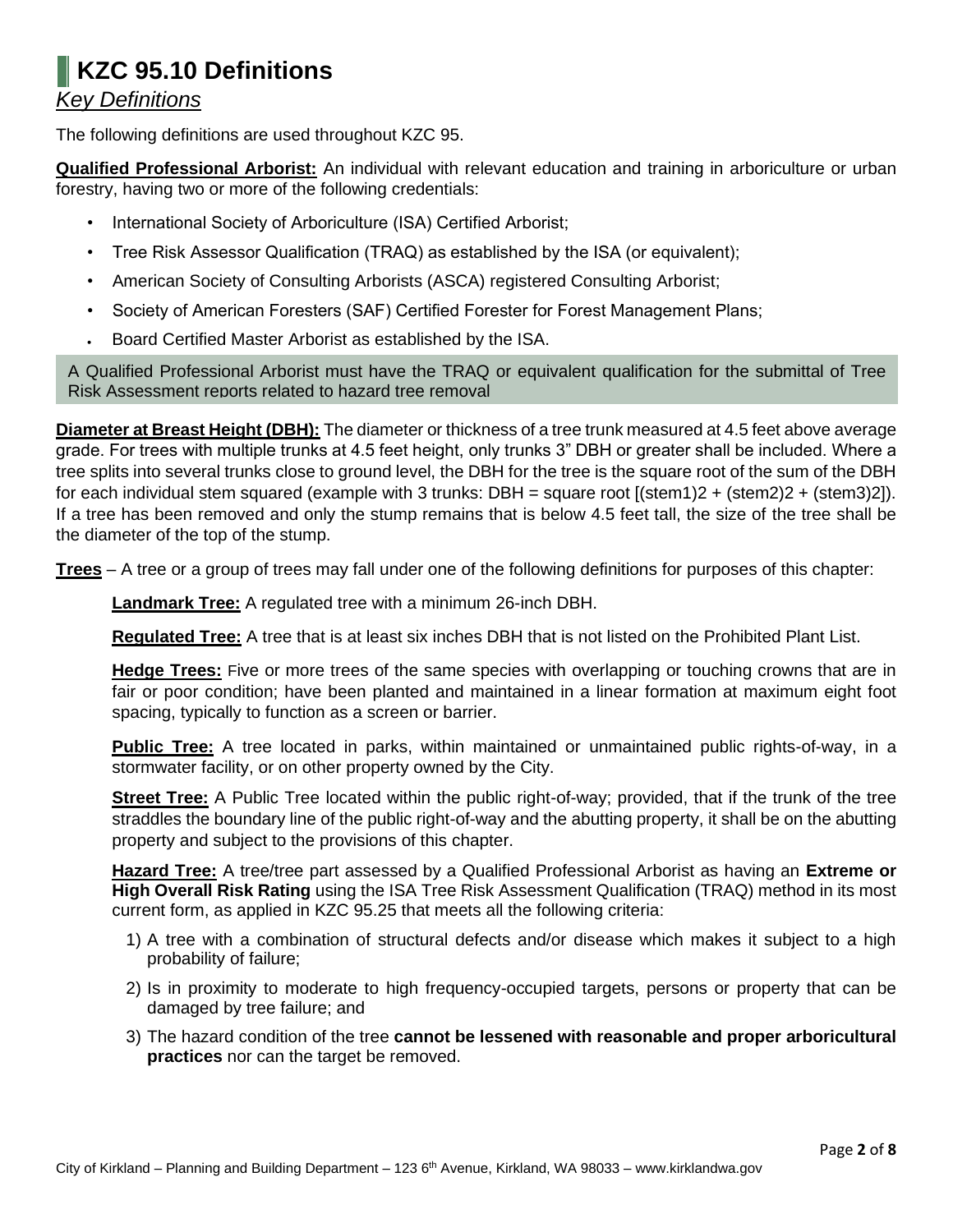**Nuisance Tree:** A tree that meets either of the following criteria:

- 1) Is causing obvious physical damage to private or public structures, including, but not limited to a: sidewalk, curb, road, driveway, parking lot, building foundation, or roof; or
- 2) Has sustained damage from past maintenance practices or from naturally occurring events such as wind, ice or snow-loading.

The problems associated with a nuisance tree must be such that they cannot be corrected by reasonable practices, including, but not limited to: pruning of the crown or roots of the tree, bracing, cabling to reconstruct a healthy crown.

**Pruning:** The practice of selectively removing branches (or roots) from a tree or other plant, using approved practices, to achieve a specified objective. Pruning that does not follow best management practices in the ANSI A300 Pruning Standards and **results in more than 25 percent removal** during a pruning event is not an acceptable practice.

**Topping:** Indiscriminate cuts made between branches that leave a stub, used to reduce the height or crown size of an established tree. **Topping is not an acceptable practice** pursuant to best management practices in the ANSI A300 Pruning Standards.

**Tree Removal:** The removal of a tree, through either direct or indirect actions, including but not limited to: (1) clearing, damaging, girdling, or poisoning, in each case, resulting in an unhealthy or dead tree; **(2) topping that results in the removal of more than 25 percent of the live crown** or (3) damage to roots or trunk that is likely to destroy the tree's structural integrity.

**Significantly Wooded Site:** For a Forest Stewardship Plan; a subject property that has numerous trees with crowns that, when outlined in aerial imagery, cover at least 40 percent of the total area of the property.

**Wildlife Snag:** The remaining trunk of a tree that is intentionally reduced in height and usually stripped of its branches with the intent of providing habitat.

*\_\_\_\_\_\_\_\_\_\_\_\_\_\_\_\_\_\_\_\_\_\_\_\_\_\_\_\_\_\_\_\_\_\_\_\_\_\_\_\_\_\_\_\_\_\_\_\_\_\_\_\_\_\_\_\_\_\_\_\_\_\_\_\_\_\_\_\_\_*

# <span id="page-2-0"></span>**KZC 95.23 Landmark Trees – Mitigation Requirements**

### *Landmark Tree Mitigation*

New Section 95.23 establishes a mitigation standard that applies to the removal of healthy Landmark Trees City-wide. This section does not specify the conditions under which a Landmark Tree can be removed – those regulations can be found in section 95.25(4).

**Landmark Tree Definition**: a viable regulated tree with a minimum 26-inch DBH located anywhere on a property.

**Replacement Tree Mitigation Standard**: 3:1 replacement with tree species selected from City-Approved Landmark Tree Mitigation List.

**Fee-in-lieu:** Should the Planning Official determine there is inadequate space to replant on the subject property, a fee-in-lieu of \$450 per replacement tree (\$1,050 total per Landmark Tree) shall be paid to the City's Forestry account to support replanting elsewhere in the City.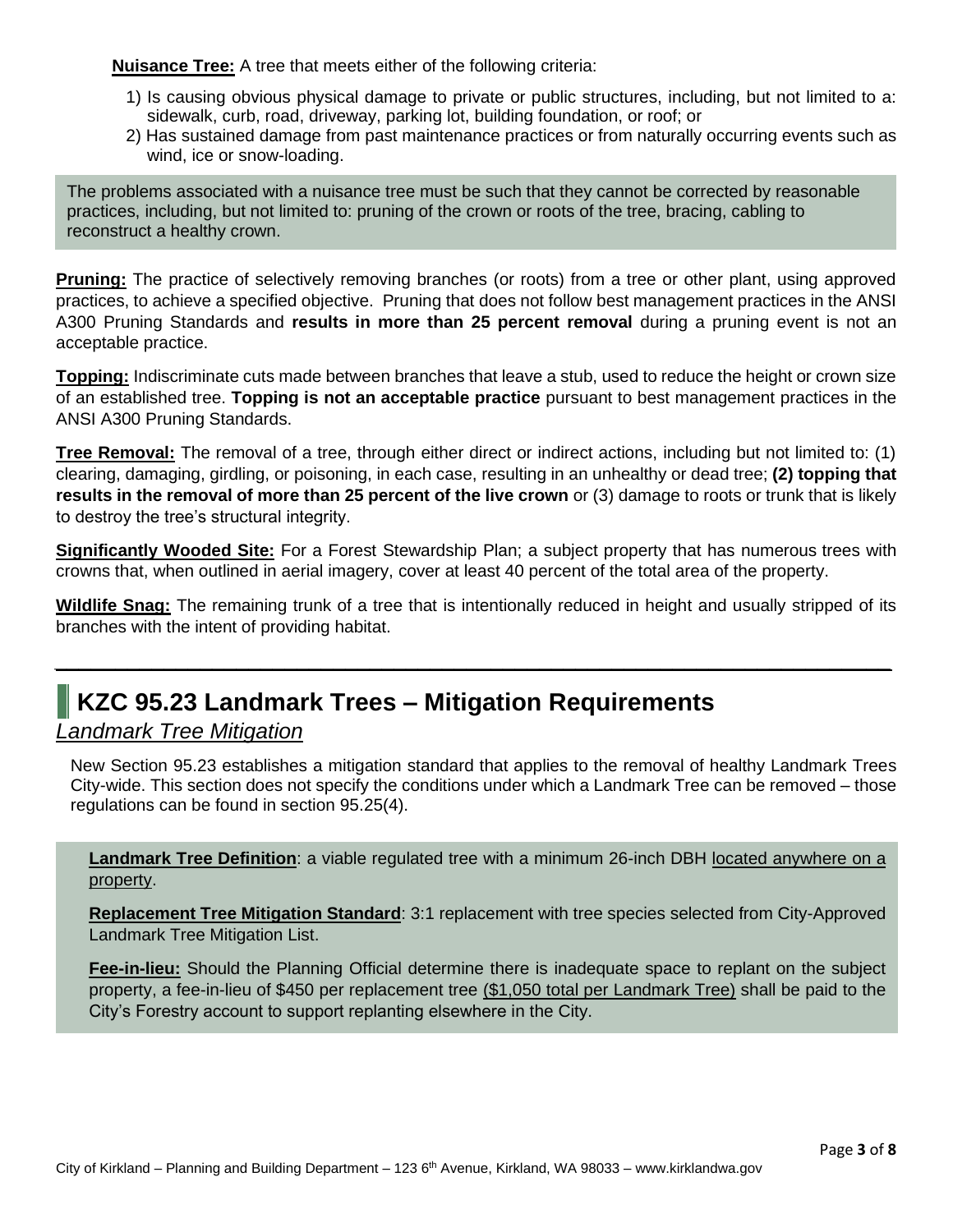# <span id="page-3-0"></span>**KZC 95.25 Tree Removal, Not Associated with Development Activity**  *Tree Removal Activity – Notification Required*

Amendments to KZC 95 include **increased** tree removal allowances based on property size compared to the previous code, which allowed only 2 tree removals every 12-months regardless of property size. In order to qualify for these allowances, a minimum number of regulated trees must remain on the property following the proposed tree removal. The revised tree removal allowances and minimum remaining trees can be found in the table below.

The City now **requires the submittal of a Tree Removal Notification** through MyBuildingPermit.com for the removal of any trees, even if within the allowed tree removals. This notification process was previously optional.

For any tree removal that is beyond these allowances, or where special conditions apply to the lot, a **Tree Removal Permit** is required. See the next section for more information on when a permit is required.

| <b>Property Size</b>      | <b>Maximum Allowance for Tree</b><br><b>Removals per 12 Months</b> | <b>Minimum Number of</b><br><b>Regulated Trees to</b><br><b>Remain on Subject</b><br><b>Property</b> |
|---------------------------|--------------------------------------------------------------------|------------------------------------------------------------------------------------------------------|
| Up to 10,000 sq. ft.      |                                                                    |                                                                                                      |
| 10,001 to 20,000 sq. ft.  |                                                                    |                                                                                                      |
| 20,001 sq. ft. or greater |                                                                    |                                                                                                      |

*\_\_\_\_\_\_\_\_\_\_\_\_\_\_\_\_\_\_\_\_\_\_\_\_\_\_\_\_\_\_\_\_\_\_\_\_\_\_\_\_\_\_\_\_\_\_\_\_\_\_\_\_\_\_\_\_\_\_\_\_\_\_\_\_\_\_\_\_\_*

**Table 1. Regulated Tree Removal Allowances, No Permit Required**

## *Tree Removal Activity – Permit Required*

The following conditions require the submittal of a **Tree Removal Permit (with associated fee)**:

- a. The removal of **any Landmark Tree.** See Page 5 below for regulations;
- b. Tree removal activity under any of the following conditions. The City shall only issue a permit if the trees **qualify as hazard or nuisance** trees. See Page 6 below for more information on hazard/nuisance trees:
	- 1) Tree removal activity exceeds allowances pursuant to **Table 1** discussed above;
	- 2) The property owner is requesting to remove trees located within:
		- a. A public park or adjacent City Right-of-Way pursuant to KZC 95.20;

b. Wetlands, streams and associated buffers. See Chapter 90 KZC for additional permit requirements;

c. Landslide hazard areas. See Chapter 85 KZC for additional permit requirements;

d. Properties in the Holmes Point Overlay Zone. See Chapter 70 KZC for additional permit requirements; or

e. Shoreline setbacks. See Chapter 83 KZC for additional permit requirements.

3) The trees were required to be retained, planted or preserved as a grove as a condition of previous development activity that occurred in the past 5 years;

- 4) The trees were required to be retained or planted pursuant to KZC 95.40 through 95.50;
- 5) Hedge Tree removals that exceed allowances pursuant to **Table 1** discussed above;
- 6) The trees are protected under a voluntary Tree Preservation Covenant.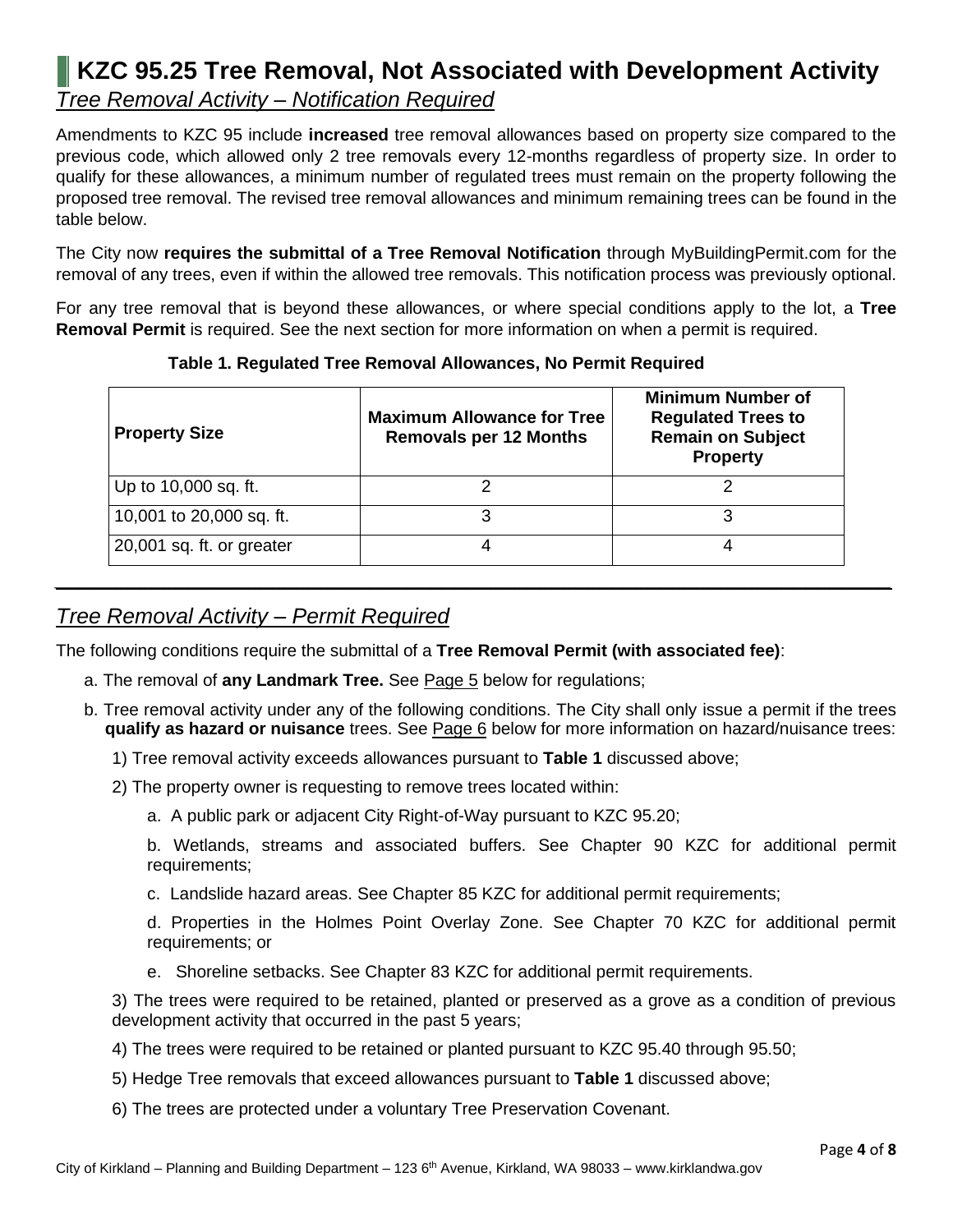# *Landmark Tree Removal Regulations*

For any private property owner requesting the removal of a Landmark Tree (equal or greater than 26" DBH), a **Tree Removal Permit (with associated fee) must be submitted**, and the following regulations apply:

- **Limit one (1) Landmark Tree Removal** within a 12-month period
- The requested Landmark Tree removal **will count toward the total tree removal allowances** for the property
- The tree must be mitigated with **3 new trees** selected from the **Landmark Tree Mitigation List** and installed within 12-months of the permit approval
	- o Documentation following planting must be submitted to the City via email
- Landmark Tree "banking": A property owner may remove up to **one (1) additional Landmark Tree** within the same 12-month period, provided that no more than two (2) total Landmark Trees are removed within any given 24-month period. Mitigation standards apply.

**Example:** A property owner would like to remove two Landmark Trees during one removal event. The applicant must submit a Tree Removal Permit requesting to bank the additional tree removal and provide a mitigation plan showing six replacement trees satisfying the requirements of KZC 95.23. The property owner will then be prohibited from removing Landmark Trees for an additional 12-month period, or a total of 24-months from the date the permit was issued.

### *Tree Removal on Private Property Prior to Development Permit Submittal*

To prevent the removal of trees in anticipation of future development with the purpose of avoiding tree retention standards per KZC 95.30, the City will not accept any new development permit applications with a pending tree removal permit or tree removal notification. In addition, the City will not accept a development permit for detached dwelling units, cottages, carriage units, two/three-unit homes short plats or subdivisions for a property for a **period of 12-months following the most recent removal of a regulated tree or a period of 24-months following the most recent removal of a Landmark Tree**.

The Director of Planning and Building may grant an exception and accept a development permit application in unusual and extraordinary circumstances. The Director shall review the exception request and either approve or deny the request based on the following:

- a. A review of available public information; and
- b. A certified declaration from the owner stating that they were not aware the property would be developed at the time of tree removal and description of the unusual or extraordinary circumstances.

If the owner is deceased or incapable of signing the declaration, the Director may approve a declaration signed by the owner's representative. The party planning to develop the property cannot be the owner's representative.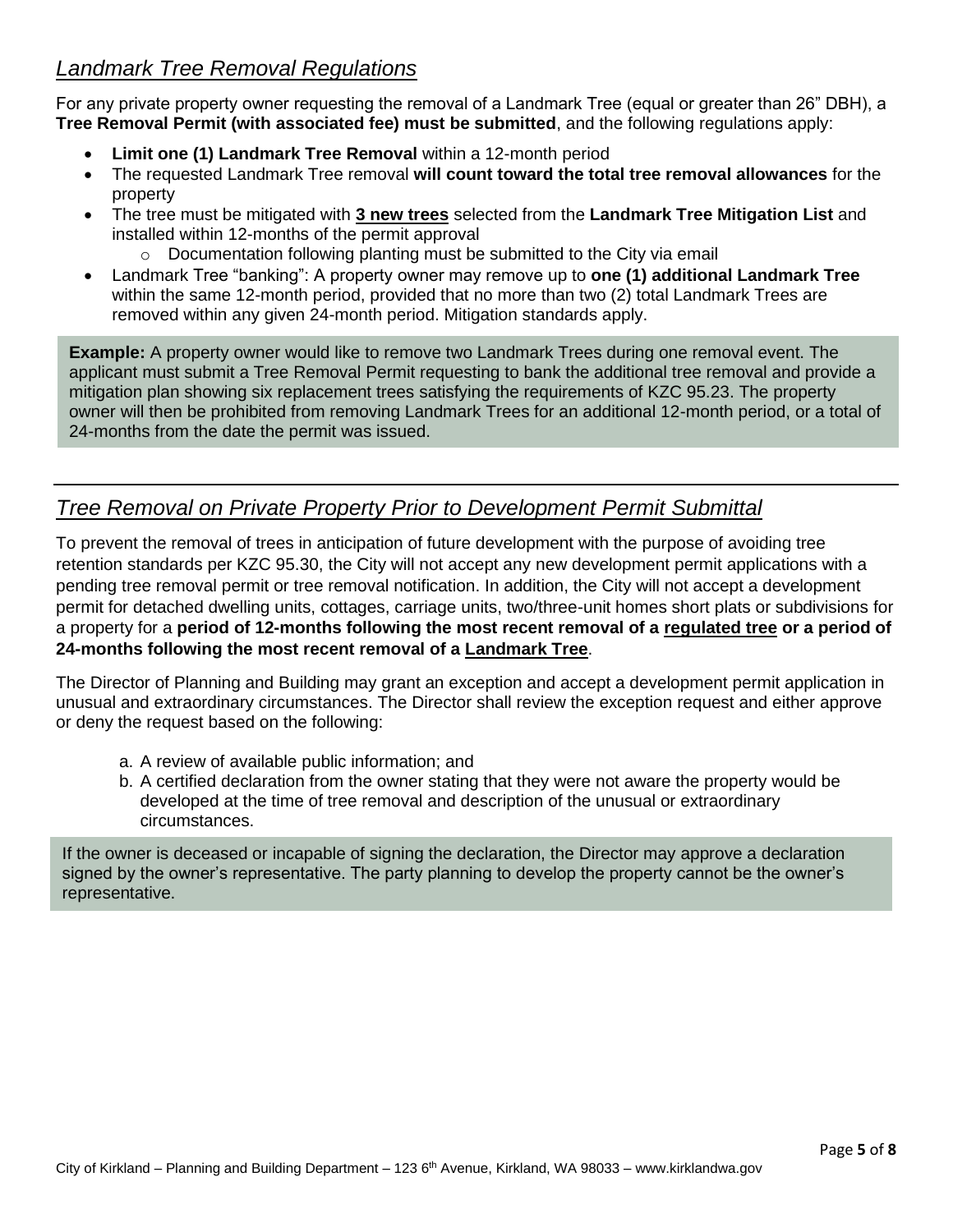# *Removal of Hazard or Nuisance Trees*

For the removal of any tree that requires submittal of a **Tree Removal Permit**, the subject tree **must meet the City's hazard and/or nuisance tree criteria** (with the exception of allowed Landmark Tree removals) to be approved for removal. Trees that are approved for removal through a Hazard/Nuisance Tree Removal Permit will not count toward the removal allowances for the subject property. The following documentation must be provided to support that the tree meets these criteria:

1) **Tree Risk Assessment report** prepared by a Qualified Professional Arborist, including:

a. Explanation of how the tree or tree parts meet the definition of a hazard, and;

b. Overall tree risk rating with correlating mitigation measures as follows:

1. If a potential target does not exist, applicants should consider routine pruning and maintenance;

2. If a tree/tree part is found to have a Low or Moderate Overall Risk Rating, the Planning Official may approve mitigation measures in lieu of removal;

3. If a tree/tree part is found to have a High or Extreme Overall Risk Rating and mitigation is infeasible, the Planning Official may approve the removal of the tree.

2) **Site plan**, map, or aerial photograph showing the location of tree/s requested for removal, including the locations of structures, access ways, and easements.

3) **Replanting Plan** showing the location, size, and species of each replacement tree required

**Note:** All Hazard/Nuisance tree permits are subject to peer review and site inspection by the City Arborist to ensure the information submitted is accurate and meets City standards.

The City may approve the removal of dead, dying, and/or diseased trees from private property as hazard trees without the submission of a Tree Removal Permit **if the applicant provides photographic evidence** demonstrating that at least one of the following applies:

a. **Dead trees**. The tree is dead or has been damaged beyond repair or where not enough live tissue, green leaves, limbs, roots or branches exist to sustain life; and/or

b. **Dying trees**. The tree is in an advanced stage of decline due to disease, insect infestation, or rotting and cannot be saved by reasonable treatment or pruning, or must be removed to prevent the spread of a disease/pest that would cause catastrophic decline in tree health and failure.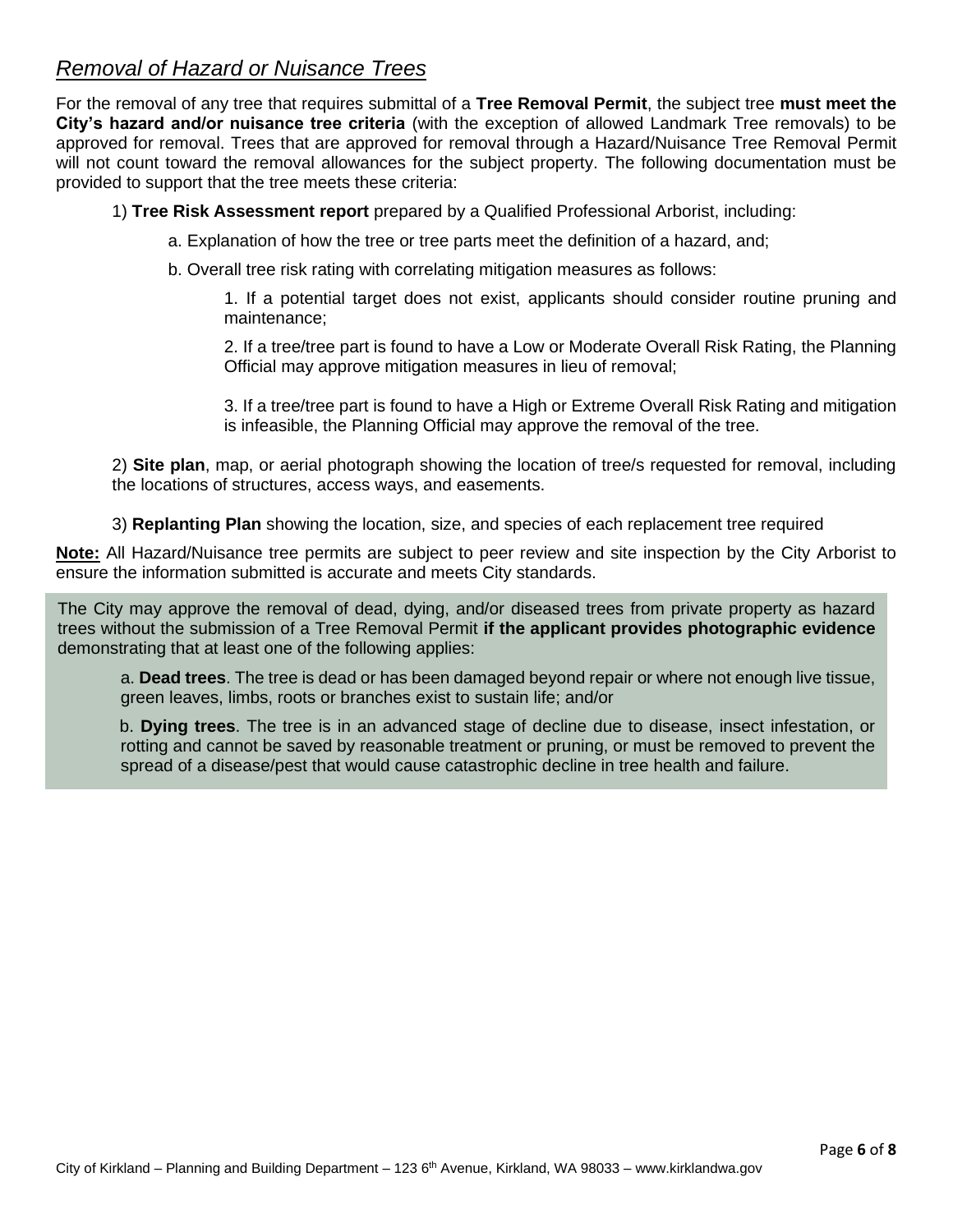## *Tree Replacement Requirements*

Th revised tree code now requires the replacement of all trees removed through an approved **Tree Removal Permit**. The minimum size of acceptable replacement trees is **6-feet tall** for conifer trees or **2-inches caliper** for deciduous or broad-leaf evergreen trees. When a property owner is removing one of the last trees required to remain on their property, replacement standards are subject to **Table 2** below. For all other trees, replacement standards are subject to **Table 3** below.

| Diameter of Removed Tree | <b>Number of Replacement Trees</b><br><b>Required</b> |
|--------------------------|-------------------------------------------------------|
| 6 to 15 inches DBH       |                                                       |
| 16 to 26 inches DBH      |                                                       |
| 26 inches DBH or greater | (see KZC 95.23)                                       |

#### **Table 2 Tree Replacement Standards for Property Owner Removal of the Last Remaining Trees**

| <b>Location of Tree Removal</b>                                                                                                  | <b>Tree Replacement Standards</b>                                           |
|----------------------------------------------------------------------------------------------------------------------------------|-----------------------------------------------------------------------------|
| Public trees in parks or City Right-of-Way per<br>KZC 95.21(2)                                                                   | Minimum 1:1 tree replacement                                                |
| Significantly wooded properties 25,000 sq. ft. or<br>greater                                                                     | Determined in approved Forest<br>Stewardship Plan                           |
| <b>Hedge Trees on Private Property</b>                                                                                           | 1:1 tree replacement (see note)                                             |
| Holmes Point Overlay Zone - species selection<br>and timing of installation shall be approved by the<br><b>Planning Official</b> | 1:1 tree replacement with native trees.<br>See KZC Chapter 70               |
| Shoreline setbacks                                                                                                               | See KZC Chapter 83 for tree replacement<br>standards                        |
| Streams, wetlands and associated buffers – the<br>Planning Official shall determine the required<br>number of replacement trees  | 1:1 to 3:1 tree replacement with native<br>trees. See KZC Chapter 90        |
| Required landscaping pursuant to KZC 95.40<br>through 95.50                                                                      | Replant to the required landscaping<br>standards of KZC 95.40 through 95.50 |

#### **Table 3 Tree Replacement Standards**